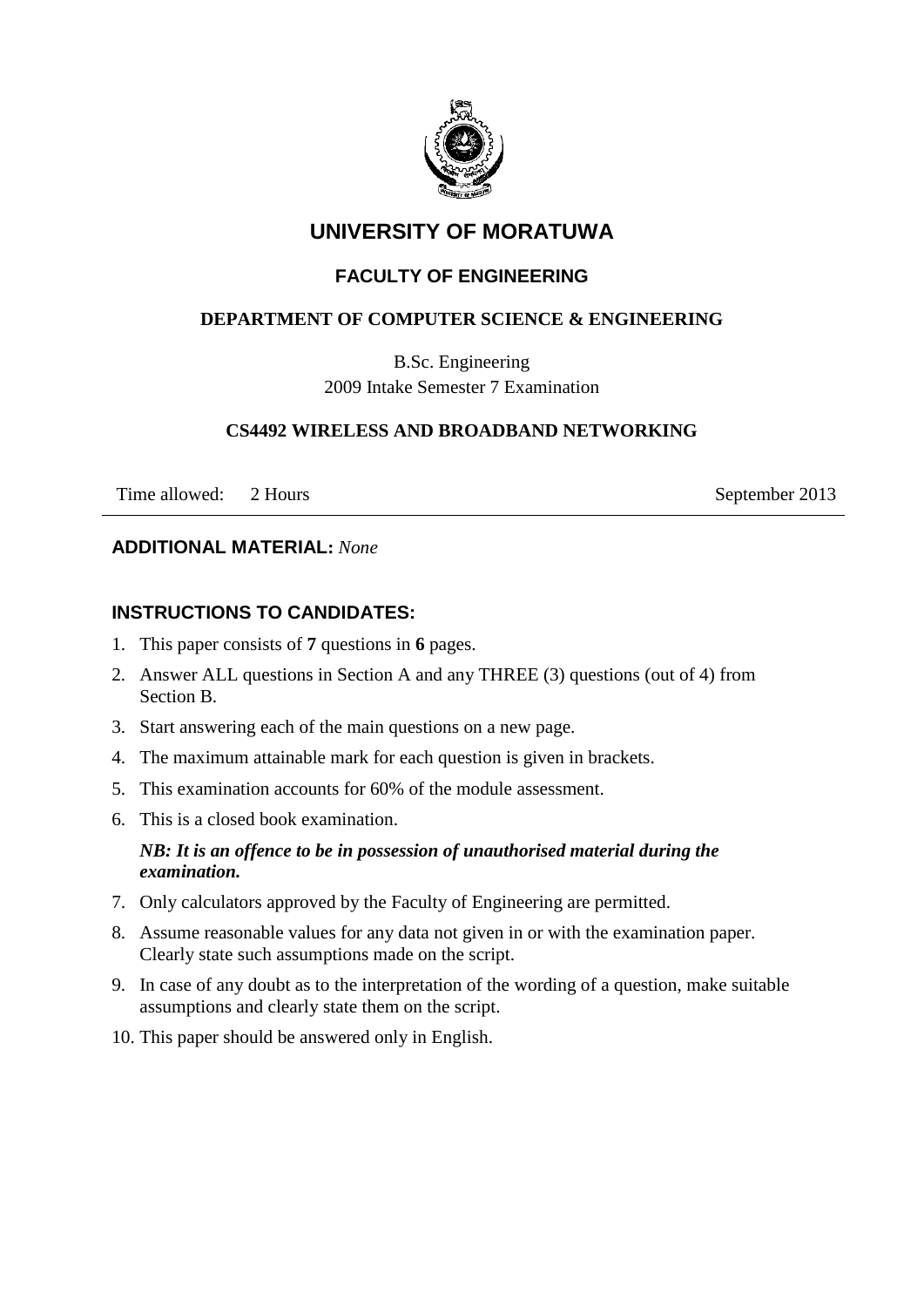#### **SECTION A**

#### **Question 1 (10 marks)**

Select the most appropriate answer. Write the corresponding sub-question number and the answer number in your answer book.  $[10 \times 1]$ 

(i) Wavelength of an electromagnetic wave travelling in space is 60 cm. What is its frequency? Assume the speed of light is  $3\times10^8$  m/s.

| a) $500 \text{ MHz}$ | $b)$ 3 GHz  |
|----------------------|-------------|
| c) $5 GHz$           | $d)$ 15 GHz |

| (ii) | Reflection of wireless signals occurs when      |                                             |
|------|-------------------------------------------------|---------------------------------------------|
|      | a) wavelength is constant                       | b) wavelength $<<$ size of object they hit  |
|      | c) wavelength $\approx$ size of object they hit | d) wavelength $\gg$ size of object they hit |

- (iii) Quadrature Amplitude Modulation uses
	- a) Amplitude-Shift Keying with 4 levels of amplitudes
	- b) Amplitude-Shift Keying and Code Division Multiplexing
	- c) Amplitude-Shift Keying and Frequency-Shift Keying
	- d) Amplitude-Shift Keying and Phase-Shift Keying
- (iv) Which is NOT a topology supported by the IEEE 802.15.4/ZigBee standards?

| a) Cluster tree topology | b) Peer-to-peer topology |
|--------------------------|--------------------------|
|--------------------------|--------------------------|

- c) Ring topology d) Star topology
- (v) The channel access mechanism for Wireless LANs as defined by IEEE 802.11 standard is?

| a) CDMA      | b) CSMA/CA |
|--------------|------------|
| c) $CSMA/CD$ | d) GSM     |

- (vi) Which of the following statements are true about channels in 2.4 GHz WLANs?
	- (*p*) 11 channels are supported in North America and most parts of the world
	- (*q*) Direct Sequence Spread Spectrum (DSSS) technology can use only channels 1, 6, and 11 simultaneously
	- (*r*) Orthogonal Frequency-Division Multiplexing (OFDM) enables the use of multiple channels in the same frequency

| a) $(p)$ and $(q)$ only | b) $(p)$ and $(r)$ only |
|-------------------------|-------------------------|
| c) $(q)$ and $(r)$ only | d) All three            |

(vii) Which of the following GSM network element dynamically stores the "subscriber information needed to handle incoming/outgoing calls"?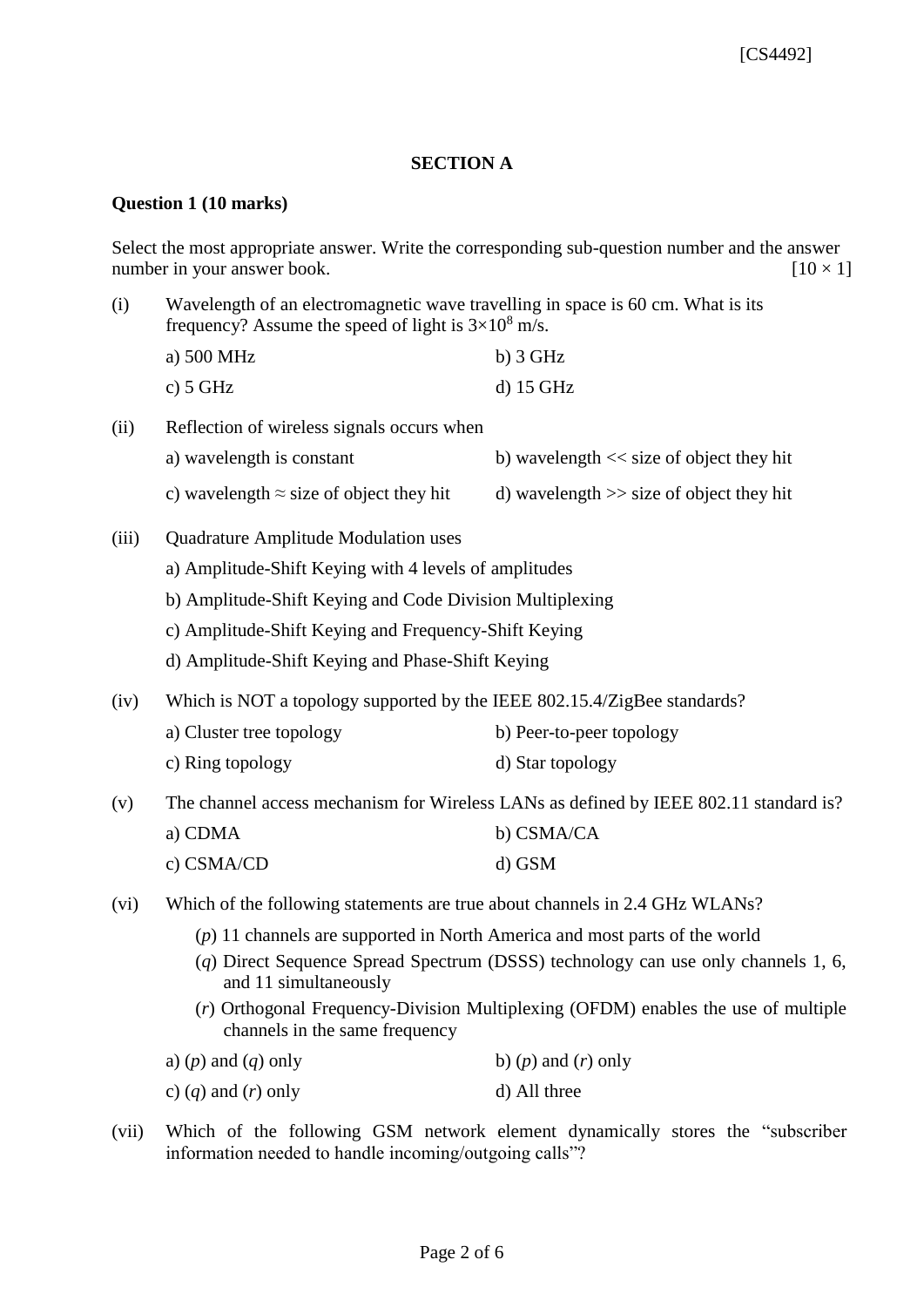a) Authentication Center b) Base Station Controller

c) Home Location Register d) Visitor Location Register

- (viii) Which is a factor that has an impact on ADSL bandwidth/speed? a) Distance from the local exchange b) Signal to noise ratio c) Type and thickness of wires used d) All of the above
- (ix) Which of the following is a property of Satellite Broadband Services? a) Links are always bidirectional b) Low error rate c) High latency d) Not affected by weather
- (x) Which of the following statements is correct? a) Asynchronous Transfer Mode (ATM) uses variable length packets/cells b) Passive Optical Networks use all optical components c) Cable Modems have better security than DSL
	- d) X.25 is a protocol typically used in access networks

## **Question 2 (10 marks)**

State whether the following statements are TRUE or FALSE. Give one sentence justification for your answer.

Write the corresponding sub-question number and answer in your answer book.  $[5\times2]$ 

- (i) Ultra-Wideband technology enables high-bandwidth communication.
- (ii) Wired Equivalence Privacy (WEP) uses public key for authentication.
- (iii) LTE is a true 4G technology.
- (iv) Guaranteed Time Slots in IEEE 802.15.4 enable contention free access.
- (v) Gossiping is more efficient than flooding messages.

## **Question 3 (5 marks)**

Write the most appropriate short answer (word/phrase) for the following questions in your answer book.  $[5 \times 1]$ 

- (i) Government license is not required for the communication in the \_\_\_\_\_\_\_\_\_\_\_\_\_\_\_ band.
- (ii) Cell phones and car radios typically use \_\_\_\_\_\_\_\_\_\_\_\_\_\_\_\_\_\_\_\_\_\_\_\_\_\_\_ antennas.
- (iii) A common set of application protocols specified in Bluetooth is called \_\_\_\_\_\_\_\_\_\_.
- (iv) Devices on a ZigBee and/or IEEE 802.15.4 network can be classified as  $\frac{1}{\sqrt{2}}$ devices and Reduced Functional devices.
- (v) Localization techniques used by Location-Based Services can be classified as Networkbased and  $\qquad \qquad \ldots$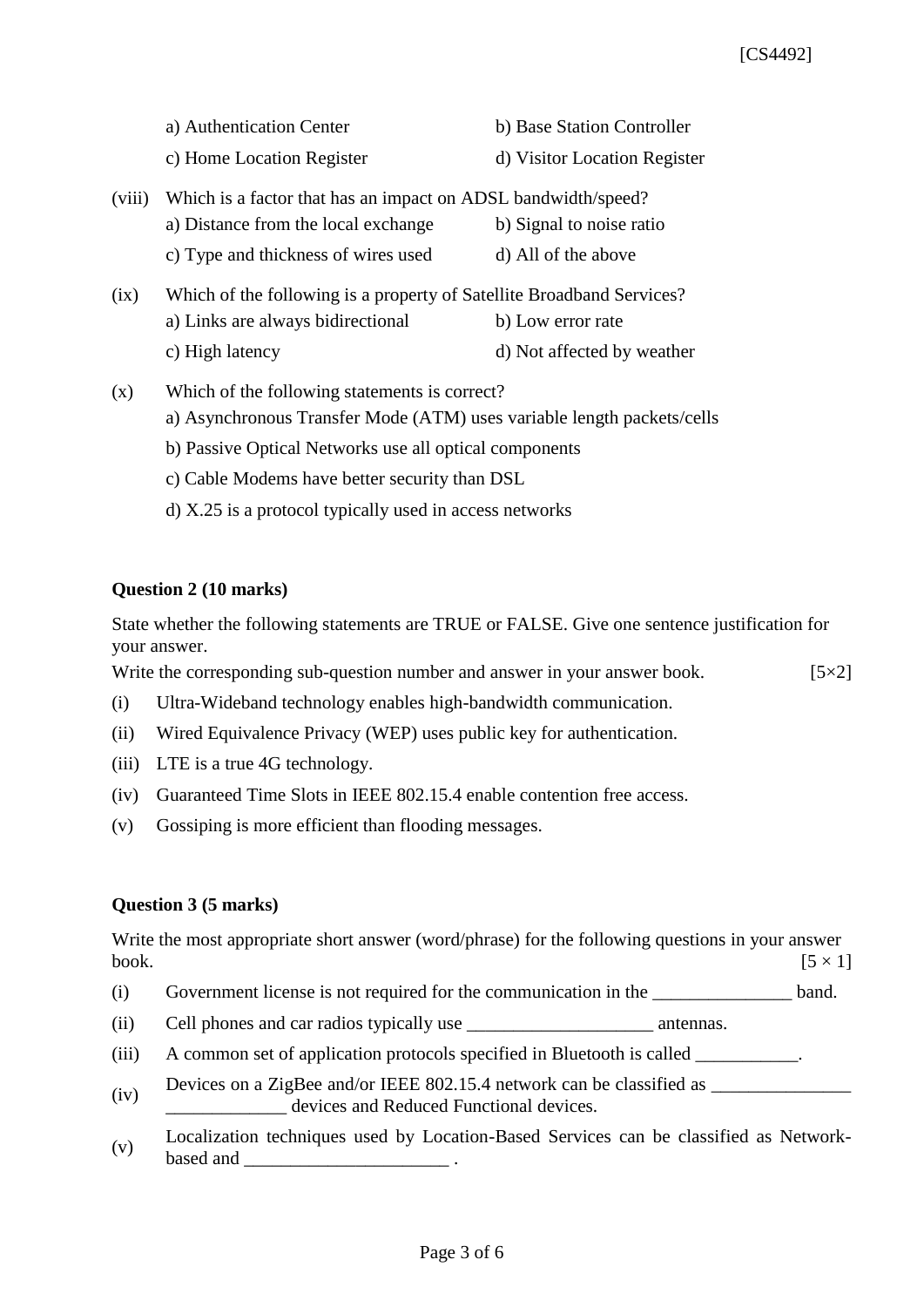#### **SECTION B**

#### **Answer any THREE (3) questions.**

#### **Question 4 (25 marks)**

(i) Friis Free-space equation (given below) can be used to find the signal strength at a given distance *d*.

$$
P_R(d) = \frac{P_T G_T G_R \lambda^2}{\left(4\pi\right)^2 d^2}
$$

A synchronous satellite is positioned 60,000 km from the surface of the Earth. It transmits a 12 GHz wireless signal with a transmit power of 6 W. Transmitting antenna gain is 18 dB.

- a) Find the received power for the link from the satellite to a terrestrial antenna with a gain of 50 dB. Assume the speed of light is  $3\times10^8$  m/s. [8]
- b) Will the received power be same under heavy rain? Briefly explain. [2]
- (ii) What is the Exposed Terminal problem and how can it be addressed? Briefly explain using suitable diagrams. [5]
- (iii) What are the major features of Digital Subscriber Line (DSL) technology? [4]
- (iv) What is Discrete Multi-Tone (DMT) technique and how is it used in DSL? [6]

#### **Question 5 (25 marks)**

| (i)   | What are the pros and cons of Spread Spectrum technology?                                                                  | $\lceil 5 \rceil$ |
|-------|----------------------------------------------------------------------------------------------------------------------------|-------------------|
| (ii)  | Using a suitable diagram briefly explain how the Direct Sequence Spread Spectrum<br>technology works.                      | [6]               |
| (iii) | In a Frequency-Hopping Spread Spectrum system, a hopping bandwidth of 50 MHz and a<br>frequency spacing of 25 KHz is used. |                   |
|       | a) How many different frequencies $(M)$ are there?                                                                         | $\lceil 2 \rceil$ |
|       | b) Given $M$ frequencies, how many bits are needed by the modulation scheme to<br>determine which frequency to use?        | $\lceil 2 \rceil$ |
| (iv)  | Inter-Vehicle Communication is considered to be the one of the key technologies to look for<br>in the near future.         |                   |
|       | a) What are the applications of Inter-Vehicle Communication? Explain with<br>examples.                                     | [4]               |
|       | b) Briefly describe the challenges faced by Inter-Vehicle Communication and<br>possible solutions to them.                 | [6]               |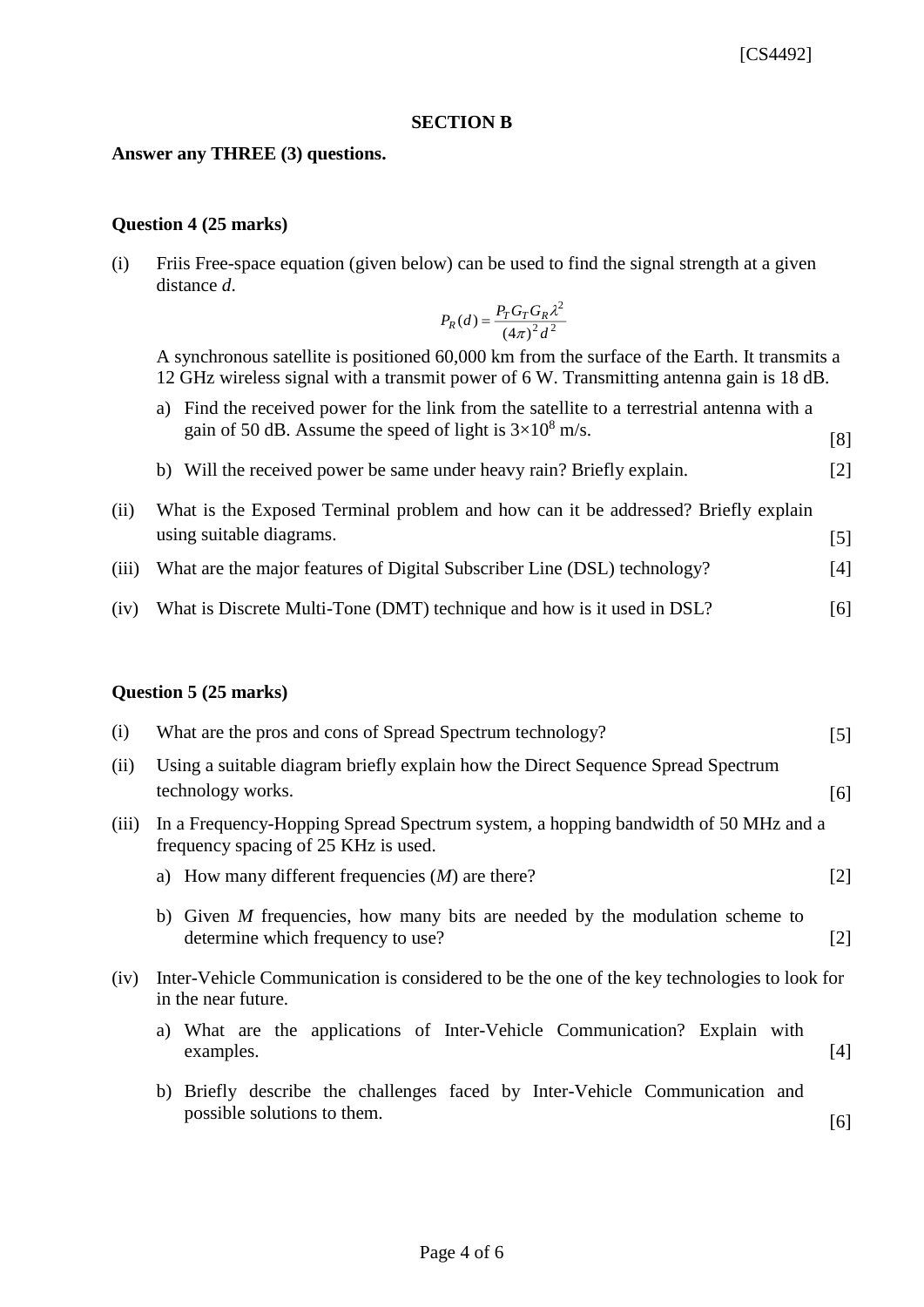[5]

## **Question 6 (25 marks)**

(i) Based on empirical evidence, it has been found that it is more reasonable to model the received power in an indoor environment as a log-distance path-loss model (given below).

$$
P_R(d) = P_0(d_0) - 10n_p \log(d/d_0) + X_{\sigma}
$$

A signal is sent using a stationary transmitter that emits a transmission power of 6.5 mW. The frequency of the transmitter is 1.9 GHz, and gains of both the transmitting and receiving antennas are 1. Suppose the reference distance for an office environment with soft partitioning is 10 m.

- a) Identify each term in the log-distance path-loss model. [2]
- b) Determine received power at 10 m. You may use Table Q6 to identify suitable parameter values. [4]
- c) Determine received power at 60 m in an office environment with soft partitioning, given power at the reference distance. Hint: as the devices are stationary, you can ignore the effects of  $X_{\sigma}$ .
- d) Find the total path loss in dBm. [2]
- e) Will a wireless module with a receiver sensitivity of -90 dBm be sufficient to detect this signal?  $[2]$
- (ii) Compare and contrast Mesh, Ad-Hoc, and Wireless Sensor Networks. [6]
- (iii) Using a suitable example, briefly describe Data Centric Routing in the context of Wireless Sensor Networks. [4]

**Table Q6** – Path-loss exponent and standard deviation in different buildings. Source: S. Rao, "Estimating the ZigBee transmission-range ISM band," EDN, May 2007, pp. 67-72.

| <b>Building</b>          | Frequency<br>(MHz) | Path-loss<br>exponent,<br>n | Standard<br>deviation<br>(dB) |
|--------------------------|--------------------|-----------------------------|-------------------------------|
| Retail store             | 914                | 2.2                         | 8.7                           |
| Grocery store            | 914                | 1.8                         | 5.2                           |
| Office, hard partition   | 1500               | 3                           | 7                             |
| Office, soft partition   | 900                | 2.4                         | 9.6                           |
| Office, soft partition   | 1900               | 2.6                         | 14.1                          |
| Factory, line of sight   | 1300               | $\overline{2}$              | 3                             |
| Suburban, indoor street  | 900                | 3                           | 7                             |
| Factory, obstructed path | 1300               | 3.3                         | 6.8                           |